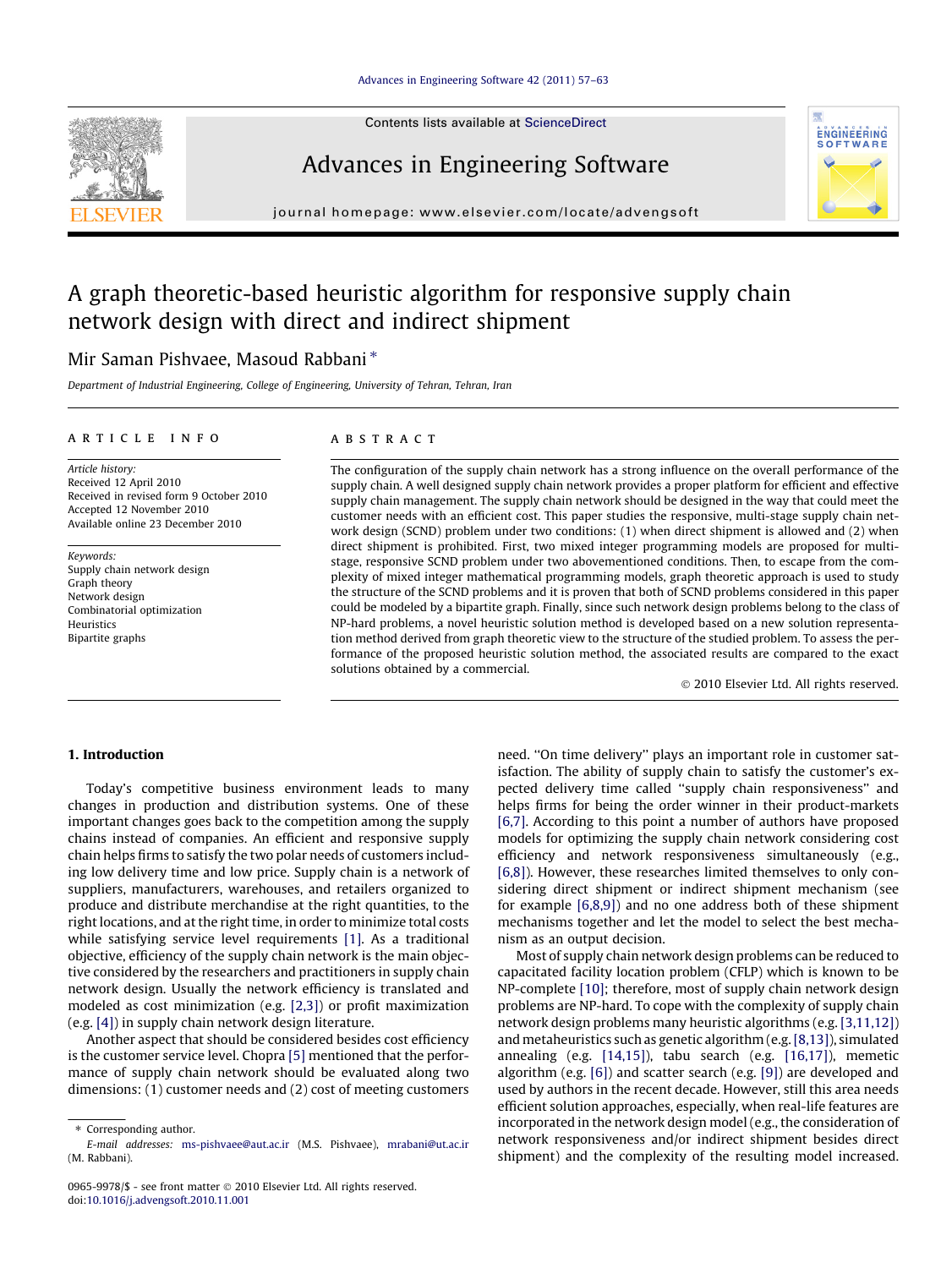The need of more efficient solution approaches overcoming more complex network design models have recently been emphasized by Melo et al. [\[18\]](#page--1-0) in their comprehensive review article.

Based on the aforementioned descriptions, this paper proposes a network design optimization model as well as an efficient solution method for multi-stage, single product, responsive supply chain network design problem considering both direct and indirect shipment. The proposed graph theoretic-based heuristic algorithm can also be used in a number of problems in other domains (see [\[19\]](#page--1-0)) such as telecommunication network design (see [\[20\]\)](#page--1-0), facility location and transportation network problems (see [\[21\]\)](#page--1-0) and multi-stage process planning in manufacturing systems (see [\[22\]](#page--1-0)) with some little modifications.

The main contributions of this paper that differentiate it from the existing ones in the related literature can be summarized as follows:

- Proposing a supply chain network design mathematical model that is able to determine the least cost configuration of the supply chain network considering the network responsiveness as well as both direct and indirect shipment mechanisms. To the best of our knowledge there is no research paper considering both of the abovementioned features in a single model. Also, the proposed model considers penalty cost for non-utilized capacity at opened facilities (i.e., plants and distribution centers) in the objective function.
- Applying a graph theoretic approach to study the structure of the concerned SCND problems and proving that both of the studied problems can be converted to a bipartite graph.
- Proposing an efficient heuristic solution approach for the concerned problem, based on a new solution representation method derived from graph theoretic view to the structure of the studied problem, which is able to generate high quality solutions in a reasonable time.

In the next section the problem is described and possible structures for the studied supply chain networks are classified based on a graph theoretic approach. A novel solution method is proposed to determine the optimal design for the responsive supply chain network in Section 3 and a numerical example and the related results are given in Section [4](#page--1-0). Finally a summary of work and some possible future works are given in Section [5](#page--1-0).

#### 2. Problem description and formulation

The considered supply chain network is a single product, multistage supply chain including plants, distribution centers and customers. As shown in Fig. 1, this network is organized to produce new products in plants and distribute the finished products to customers through distribution centers or directly from plants to customers.

All of the demand of customers should be satisfied and the location of customers are fixed and pre-defined. Also, all the products should be delivered to customers in an allowable delivery time to assure the appropriate supply chain responsiveness level and as a result the customer satisfaction. The maximum allowable



Fig. 1. Structure of the considered supply chain network.

delivery time is determined based on the customer's expected delivery time. The main issues to be addressed by this study are to choose the location and determine the number of plants, distribution centers and the quantity of flow between facilities and to choose the best strategy among direct and indirect shipment strategies. Design of this supply chain network may involve a trade-off relationship between the total fixed cost and the total variable cost.

## 2.1. Problem formulation

The following notation is used in the formulation of the considered supply chain network design model.

#### Indices

- I Index of candidate locations for plants  $i = 1, \ldots, I$
- J Index of candidate locations for distribution centers  $i = 1, \ldots, I$
- K Index of fixed locations of customers  $k = 1, \ldots, K$

#### Parameters

- $d_k$  Demand of customer  $k$
- $f_i$  Fixed cost of opening plant i
- $g_i$  Fixed cost of opening distribution center j
- $a_{ii}$  Unit transportation cost from plant *i* to distribution center j
- $b_{ik}$  Unit transportation cost of from distribution center j to customer  $k$
- $c_{ik}$  Unit transportation cost from plant *i* to customer *k*
- $p_i$  Production cost per unit of product at plant i
- $e_i$  Material handling cost per unit of product at distribution center j
- $h_i$  Maximum capacity for plant i
- $m<sub>i</sub>$  Maximum capacity for distribution center *i*
- $\theta_i$  Penalty cost per unit of non-utilized capacity at plant *i*
- $\beta_j$  Penalty cost per unit of non-utilized capacity at distribution center j
- $td_{ik}$  Delivery time from distribution center *j* to customer *k*
- $ts_{ik}$  Delivery time from plant *i* to customer *k*
- $\tau_k$  Maximum allowable delivery time for customer k (which are determined based on the corresponding customer's expected delivery time)

#### Variables

- $X_{ii}$  Quantity of products shipped from plant *i* to distribution center j
- $Y_{ik}$  Quantity of products shipped from distribution center j to customer k
- $Z_{ik}$  Quantity of products shipped directly from plant i to customer k
- $W_i = \begin{cases} 1 & \text{if a plant is opened at location } i, \\ 0 & \text{Otherwise} \end{cases}$
- $V_j = \begin{cases} 1 & \text{if a distribution center opened at location } j, \\ 0 & \text{Otherwise} \end{cases}$

In terms of the above notation, the considered supply chain network design problem can be formulated as follows.

$$
\begin{aligned}\n\min \quad Z &= \sum_{i} f_{i} W_{i} + \sum_{j} g_{j} V_{j} + \sum_{i} \sum_{j} (p_{i} + a_{ij}) X_{ij} \\
&\quad + \sum_{j} \sum_{k} (e_{j} + b_{jk}) Y_{jk} + \sum_{i} \sum_{k} (p_{i} + c_{ik}) Z_{ik} \sum_{i \in I} \theta_{i} \left[ W_{i} h_{i} \right. \\
&\quad - \left( \sum_{j \in J} X_{ij} + \sum_{k \in K} Z_{ik} \right) \right] + \sum_{j \in J} \beta_{j} \left[ \left( V_{j} m_{j} - \sum_{k \in K} Y_{jk} \right) \right] \tag{1}\n\end{aligned}
$$